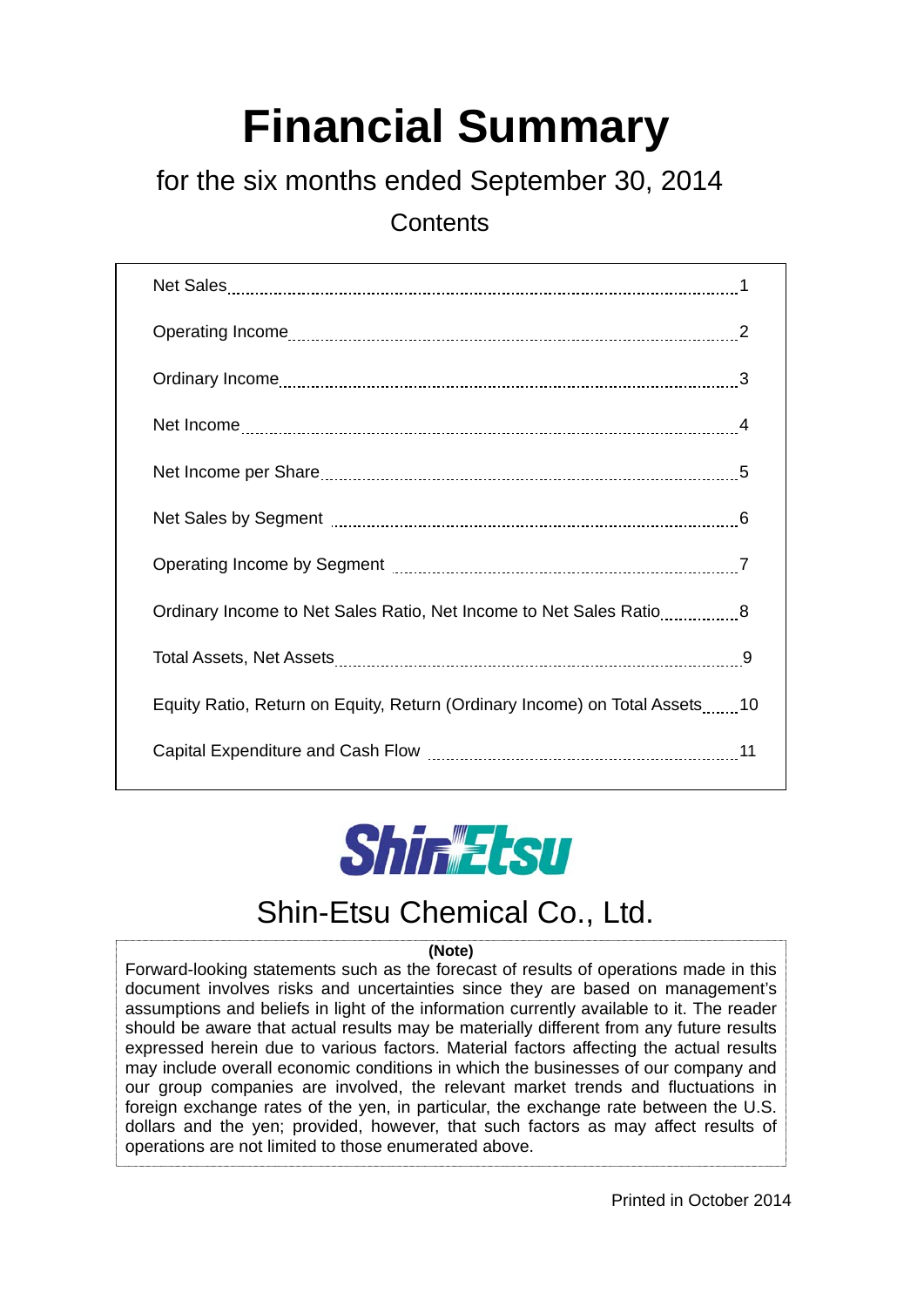



| 14/9<br>06/3<br>12/3<br>10/3<br>1/3<br>13/3<br>07/3<br>08/3<br>09/3<br>14/3<br>(E)<br>(First Half)<br>13,763<br>11,279<br>12,008<br>10,582<br>10,477<br>13,046<br>9,168<br>10,254<br>11,658<br>6,037<br><b>Net Sales</b> |  |  |  |  |  | ( I VV IIIIIIIVIII 6 VI I YUI |       |
|--------------------------------------------------------------------------------------------------------------------------------------------------------------------------------------------------------------------------|--|--|--|--|--|-------------------------------|-------|
|                                                                                                                                                                                                                          |  |  |  |  |  |                               | 15/3  |
|                                                                                                                                                                                                                          |  |  |  |  |  |                               | 1,800 |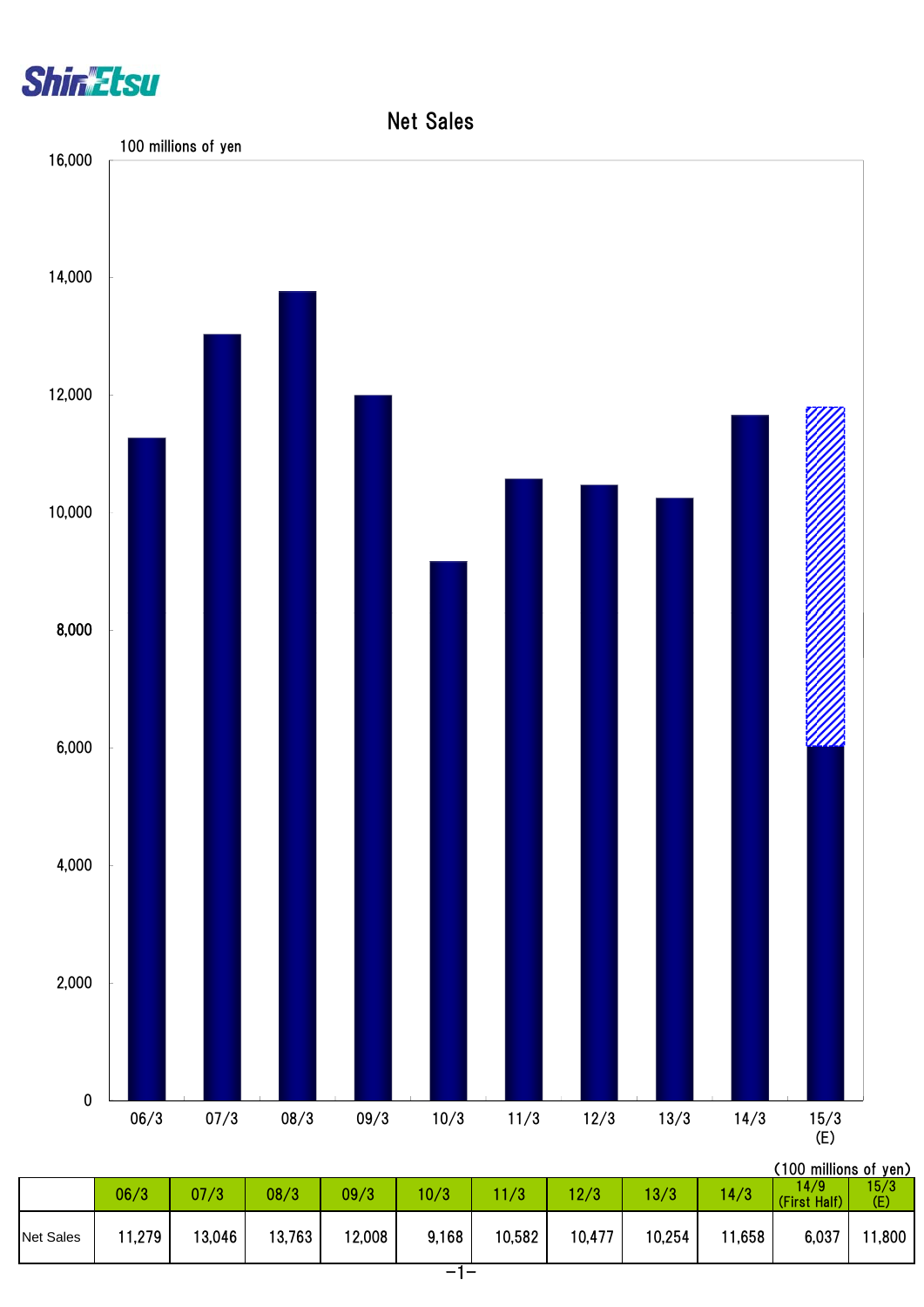

# (100 millions of yen) 06/3 07/3 08/3 09/3 10/3 11/3 12/3 13/3 14/3  $\frac{14/9}{\text{Circuit}}$ (First Half) 15/3  $\frac{15/3}{(E)}$ 0 500 1,000 1,500 2,000 2,500 3,000 3,500 06/3 07/3 08/3 09/3 10/3 11/3 12/3 13/3 14/3 15/3  $15/3$ <br>(E) 100 millions of yen

## Operating Income

|                     | U0/3 | U / / 3 | U8/3\ | UY/ 3 | U/3   | 1/3  | Z/3   | J / J | 4/3   | st Half)<br><b>Tirst</b> | (E)  |
|---------------------|------|---------|-------|-------|-------|------|-------|-------|-------|--------------------------|------|
| Operating<br>Income | ,853 | 2,410   | 2,871 | 2,329 | 1,172 | ,492 | .,496 | ,570  | 1,738 | 976                      | ,830 |
|                     |      |         |       |       |       |      |       |       |       |                          |      |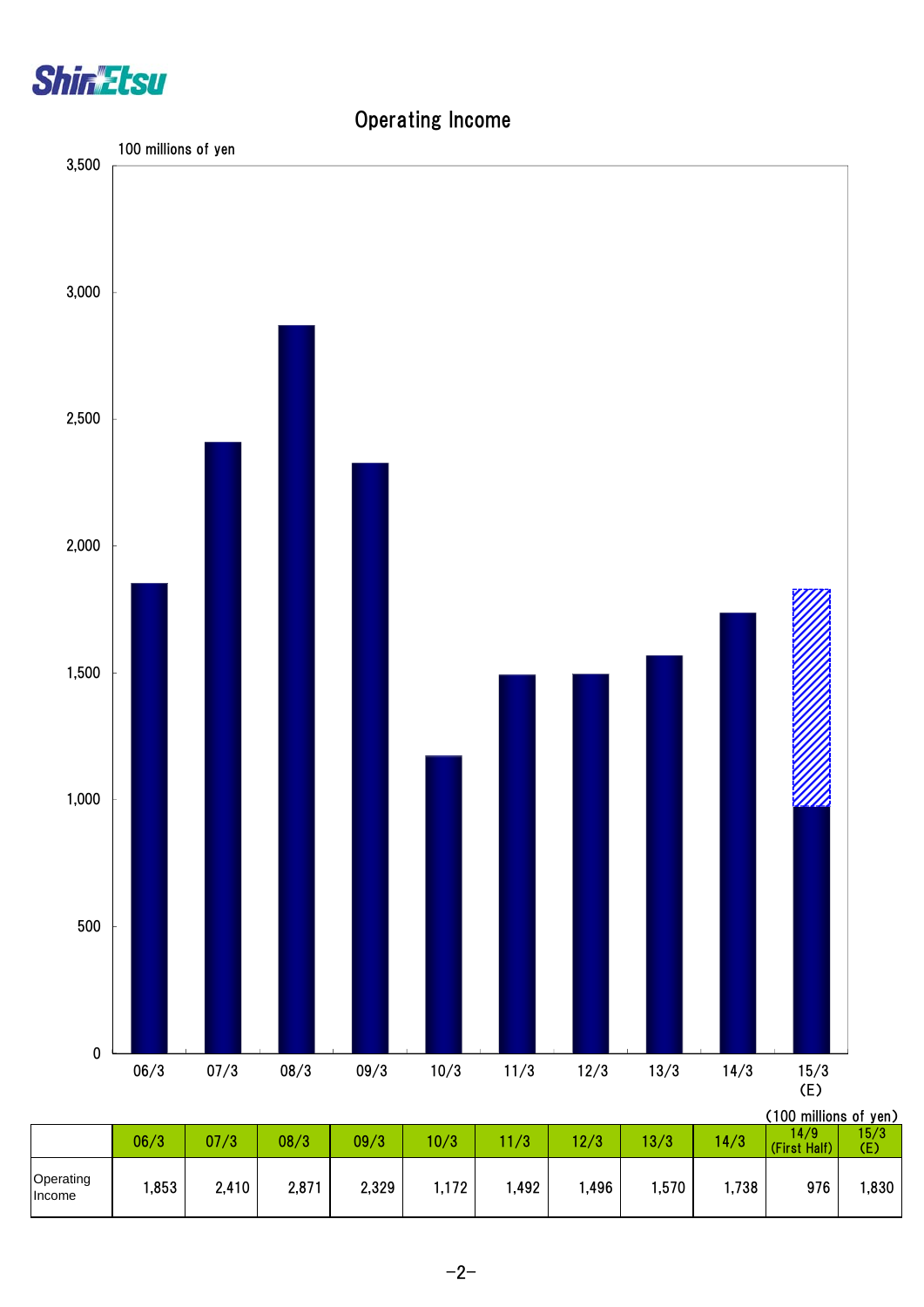



Ordinary Income

#### 06/3 | 07/3 | 08/3 | 09/3 | 10/3 | 11/3 | 12/3 | 13/3 | 14/3 | 15:01 ||  $14/9$ <br>(First Half) 15/3 (E) Ordinary | 1,850 | 2,470 | 3,000 | 2,505 | 1,270 | 1,603 | 1,652 | 1,702 | 1,806 | 1,011 | 1,900  $\begin{array}{c|c|c|c|c|c|c|c|c} \hline \text{Linear} & 1,850 & 2,470 & 3,000 & 2,505 & 1,270 & 1,603 & 1,652 & 1,702 & 1,806 \ \hline \end{array}$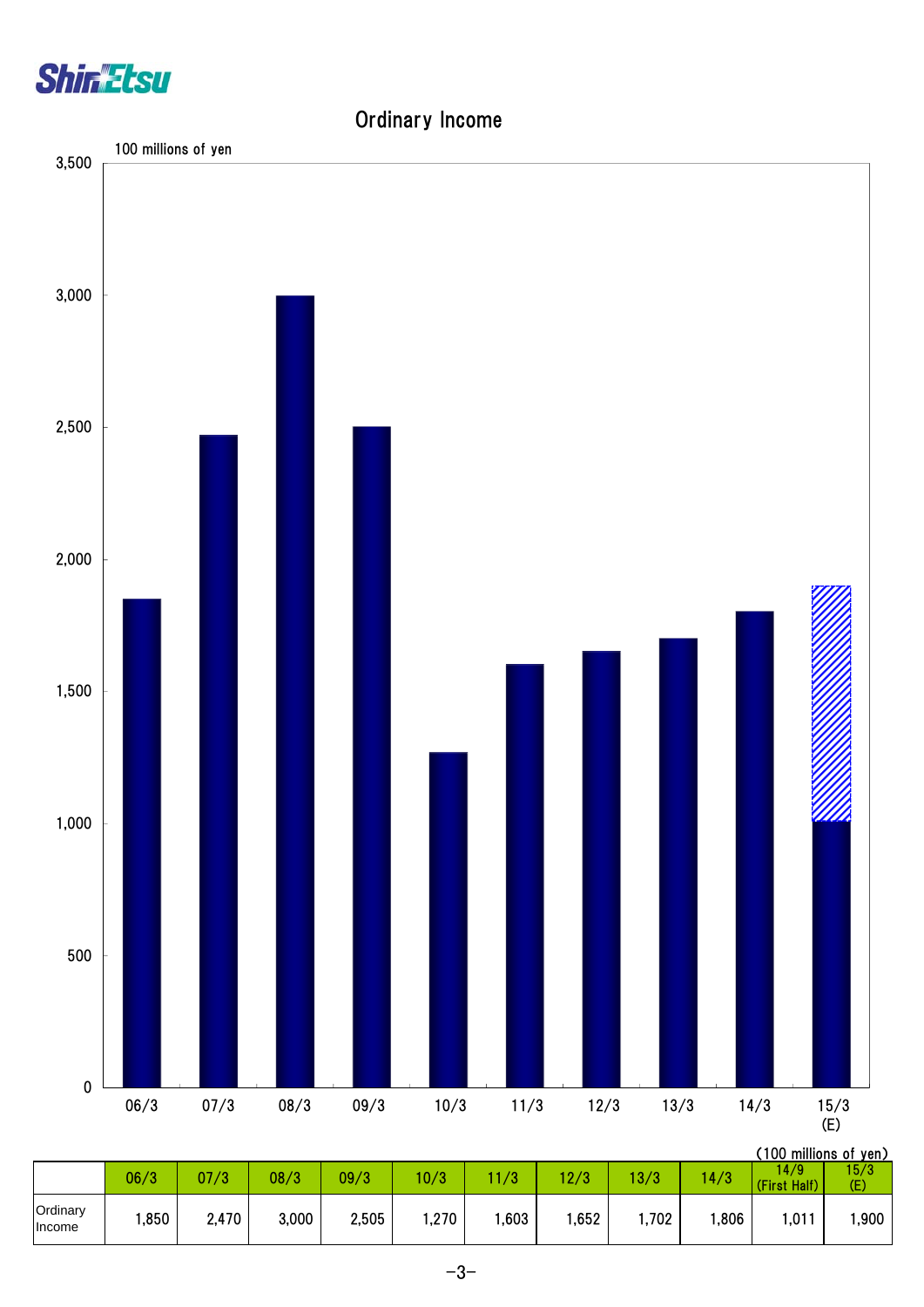



|            | 06/3 | 07/3 | 08/3 | 09/3 | 10/3 | 11/3  | 12/3 | 13/3 | 14/3  | , וטט וווווווטווט טוו<br>14/9<br>(First Half) | 15/3<br>(E) |
|------------|------|------|------|------|------|-------|------|------|-------|-----------------------------------------------|-------------|
| Net Income | ,150 | ,540 | ,835 | ,547 | 838  | 1,001 | ,006 | ,057 | i,136 | 675                                           | 1,200       |

 $-4-$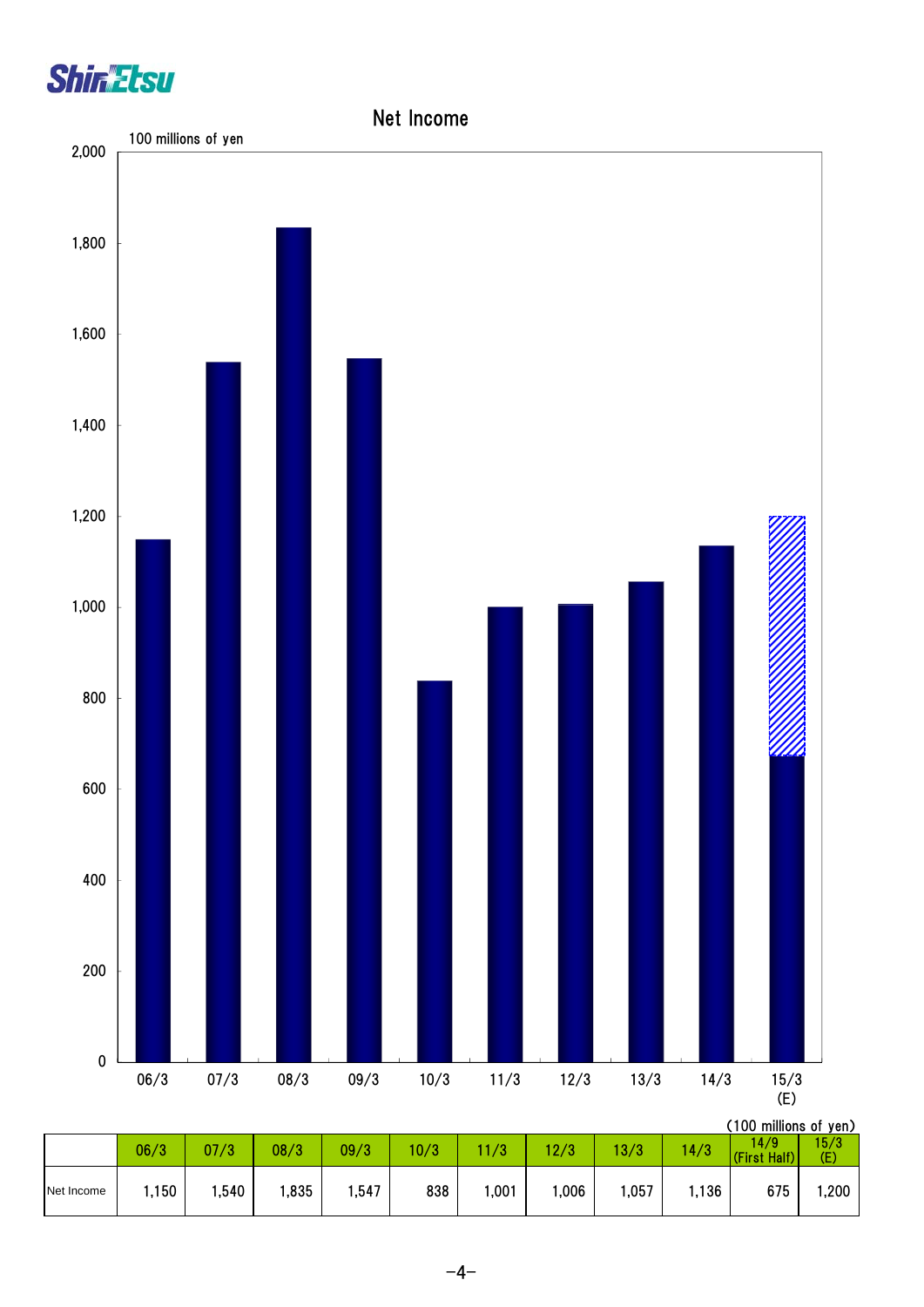



## Net Income per Share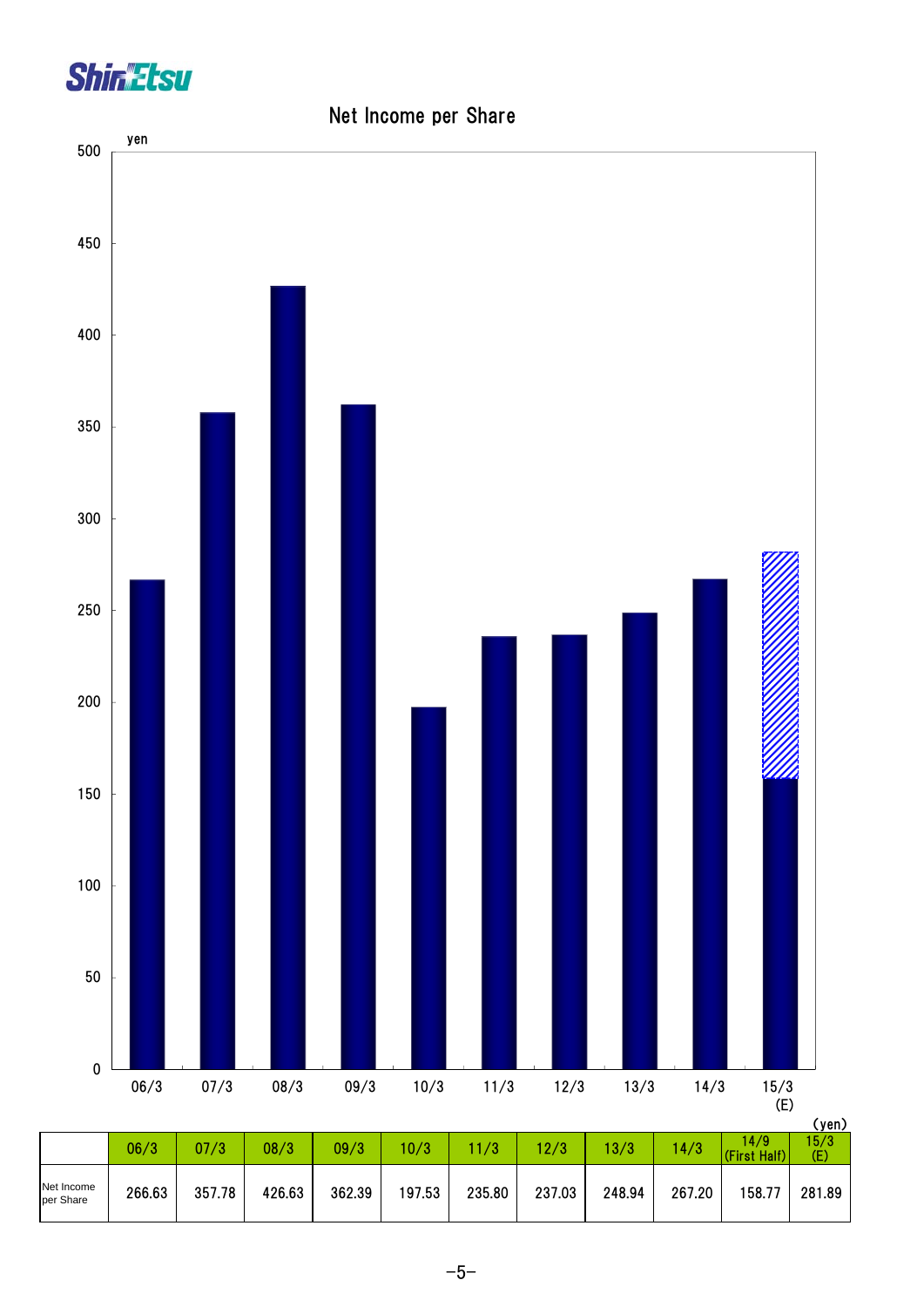

### Net Sales by Segment



- **Organic and Inorganic Chemicals**
- **Electronics Materials**
- **Functional Materials and Others**
- **PVC/Chlor-Alkali Business**
- $\Box$ Silicones Business
- Specialty Chemicals Business
- **Semiconductor Silicon Business**
- Electronics & Functional Materials Business
- **Diversified Business**

|                                       | 06/3  | 07/3  | 08/3  | 09/3  | 10/3  |
|---------------------------------------|-------|-------|-------|-------|-------|
| Organic and<br>Inorganic<br>Chemicals | 6,364 | 7.084 | 7,010 | 6,291 | 5,090 |
| <b>Electronics</b><br>Materials       | 3,614 | 4.793 | 5.646 | 4,675 | 3,171 |
| Functional<br>Materials and<br>Others | 1.299 | 1.168 | 1.106 | 1.041 | 906   |

|                                                                                                                                                                                                               |       |       |       |       |       |                                                          |       |       |       |       |       | (100 millions of yen) |
|---------------------------------------------------------------------------------------------------------------------------------------------------------------------------------------------------------------|-------|-------|-------|-------|-------|----------------------------------------------------------|-------|-------|-------|-------|-------|-----------------------|
|                                                                                                                                                                                                               | 06/3  | 07/3  | 08/3  | 09/3  | 10/3  |                                                          | 10/3  | 11/3  | 12/3  | 13/3  | 14/3  | 14/9<br>(First Half)  |
| Organic and<br>Inorganic<br>Chemicals                                                                                                                                                                         | 6,364 | 7,084 | 7,010 | 6,291 | 5,090 | PVC/Chlor-Alkali<br><b>Business</b>                      | 2,377 | 2,835 | 3,240 | 3,436 | 4,278 | 2.130                 |
| Electronics<br>Materials                                                                                                                                                                                      | 3,614 | 4,793 | 5,646 | 4,675 | 3,171 | <b>Silicones Business</b>                                | 1,223 | 1,430 | 1,354 | 1,290 | 1,564 | 860                   |
| Functional<br>Materials and<br>Others                                                                                                                                                                         | 1.299 | 1,168 | 1,106 | 1,041 | 906   | <b>Specialty Chemicals</b><br><b>Business</b>            | 804   | 835   | 871   | 835   | 1,032 | 540                   |
|                                                                                                                                                                                                               |       |       |       |       |       | Semiconductor<br><b>Silicon Business</b>                 | 2,540 | 2,837 | 2,296 | 2,024 | 2.132 | 1,114                 |
| ※1 From 2011 onward the business segments are in the new structure due to<br>applying to the changes of Japanese Accounting standard.<br>※2 The result for FY2010 is shown in both previous structure and new |       |       |       |       |       | Electronics &<br>Functional<br><b>Materials Business</b> | 1,137 | 1,413 | 1,777 | 1,827 | 1,709 | 908                   |
| structure.                                                                                                                                                                                                    |       |       |       |       |       | <b>Diversified</b><br><b>Business</b>                    | 1,084 | 1,229 | 936   | 839   | 941   | 482                   |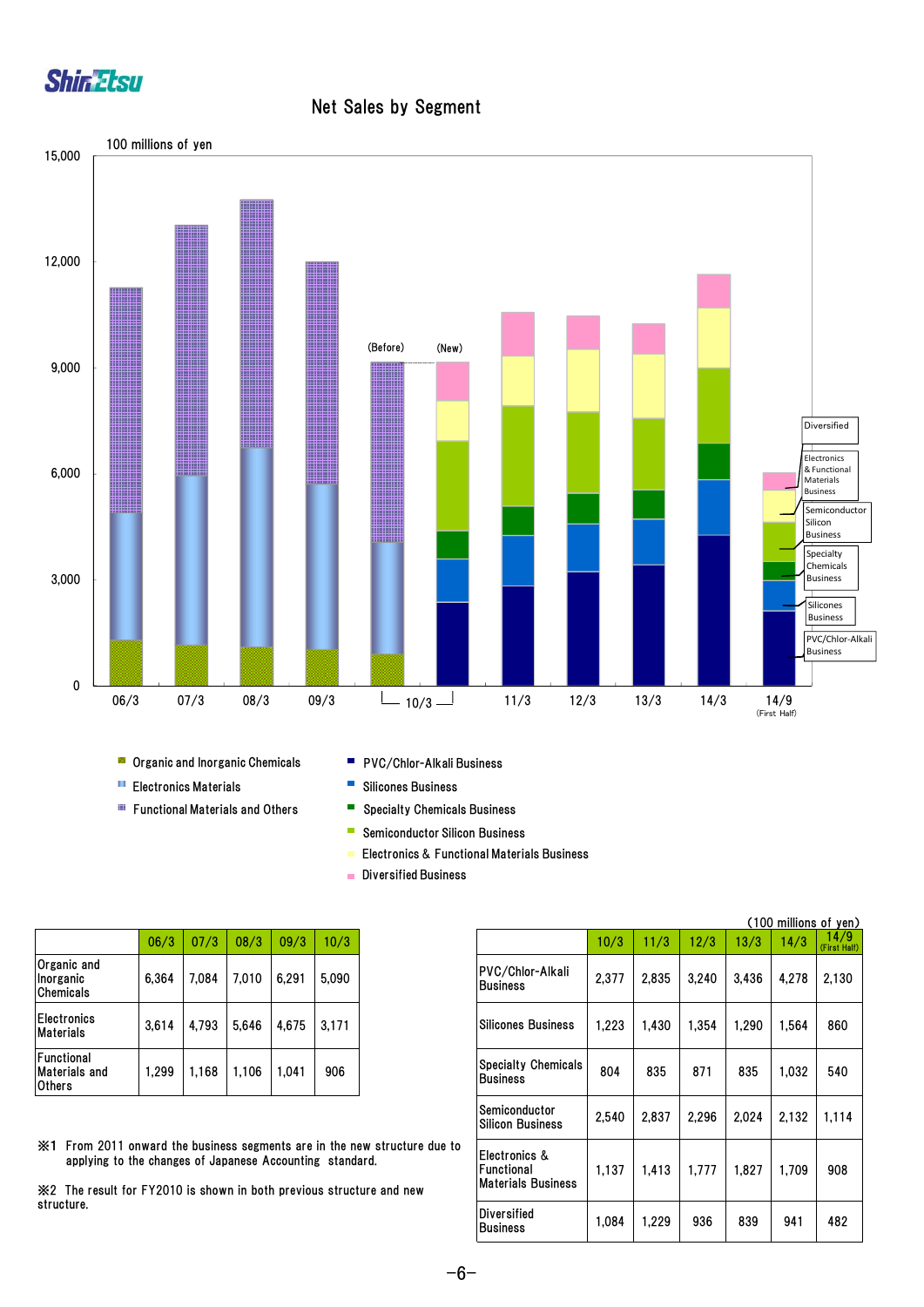

## Operating Income by Segment



- œ Functional Materials and Others
- - Specialty Chemicals Business
	- Semiconductor Silicon Business
	- Electronics & Functional Materials Business
	- Diversified Business

|                                                     | 06/3 | 07/3  | 08/3  | 09/3  | 10/3 |
|-----------------------------------------------------|------|-------|-------|-------|------|
| <b>Organic and</b><br>Inorganic<br>Chemicals        | 961  | 1.066 | 994   | 951   | 610  |
| <b>Electronics</b><br><b>Materials</b>              | 652  | 1.066 | 1.621 | 1,122 | 395  |
| Functional<br><b>Materials and</b><br><b>Others</b> | 240  | 276   | 260   | 257   | 180  |

- ※1 From 2011 onward the business segments are in the new structure due to applying to the changes of Japanese Accounting standard.
- ※2 The result for FY2010 is shown in both previous structure and new structure.

|                                                                                                                                           |      |       |       |       |      |                                                                  |      |      |      |      | (100 millions of yen) |                      |
|-------------------------------------------------------------------------------------------------------------------------------------------|------|-------|-------|-------|------|------------------------------------------------------------------|------|------|------|------|-----------------------|----------------------|
|                                                                                                                                           | 06/3 | 07/3  | 08/3  | 09/3  | 10/3 |                                                                  | 10/3 | 11/3 | 12/3 | 13/3 | 14/3                  | 14/9<br>(First Half) |
| Organic and<br>Inorganic<br>Chemicals                                                                                                     | 961  | 1.066 | 994   | 951   | 610  | <b>PVC/Chlor-Alkali</b><br><b>Business</b>                       | 195  | 196  | 236  | 455  | 601                   | 286                  |
| Electronics<br>Materials                                                                                                                  | 652  | 1.066 | 1,621 | 1,122 | 395  | <b>Silicones Business</b>                                        | 249  | 340  | 336  | 286  | 318                   | 183                  |
| Functional<br>Materials and<br>Others                                                                                                     | 240  | 276   | 260   | 257   | 180  | <b>Specialty Chemicals</b><br><b>Business</b>                    | 139  | 129  | 146  | 144  | 127                   | 73                   |
|                                                                                                                                           |      |       |       |       |      | Semiconductor<br><b>Silicon Business</b>                         | 226  | 388  | 343  | 219  | 244                   | 162                  |
| $\%$ 1 From 2011 onward the business segments are in the new structure due to<br>applying to the changes of Japanese Accounting standard. |      |       |       |       |      | IElectronics &<br><b>Functional Materials</b><br><b>Business</b> | 307  | 361  | 381  | 408  | 409                   | 241                  |
| ※2 The result for FY2010 is shown in both previous structure and new structure.                                                           |      |       |       |       |      | <b>Diversified Business</b>                                      | 67   | 73   | 50   | 56   | 36                    | 29                   |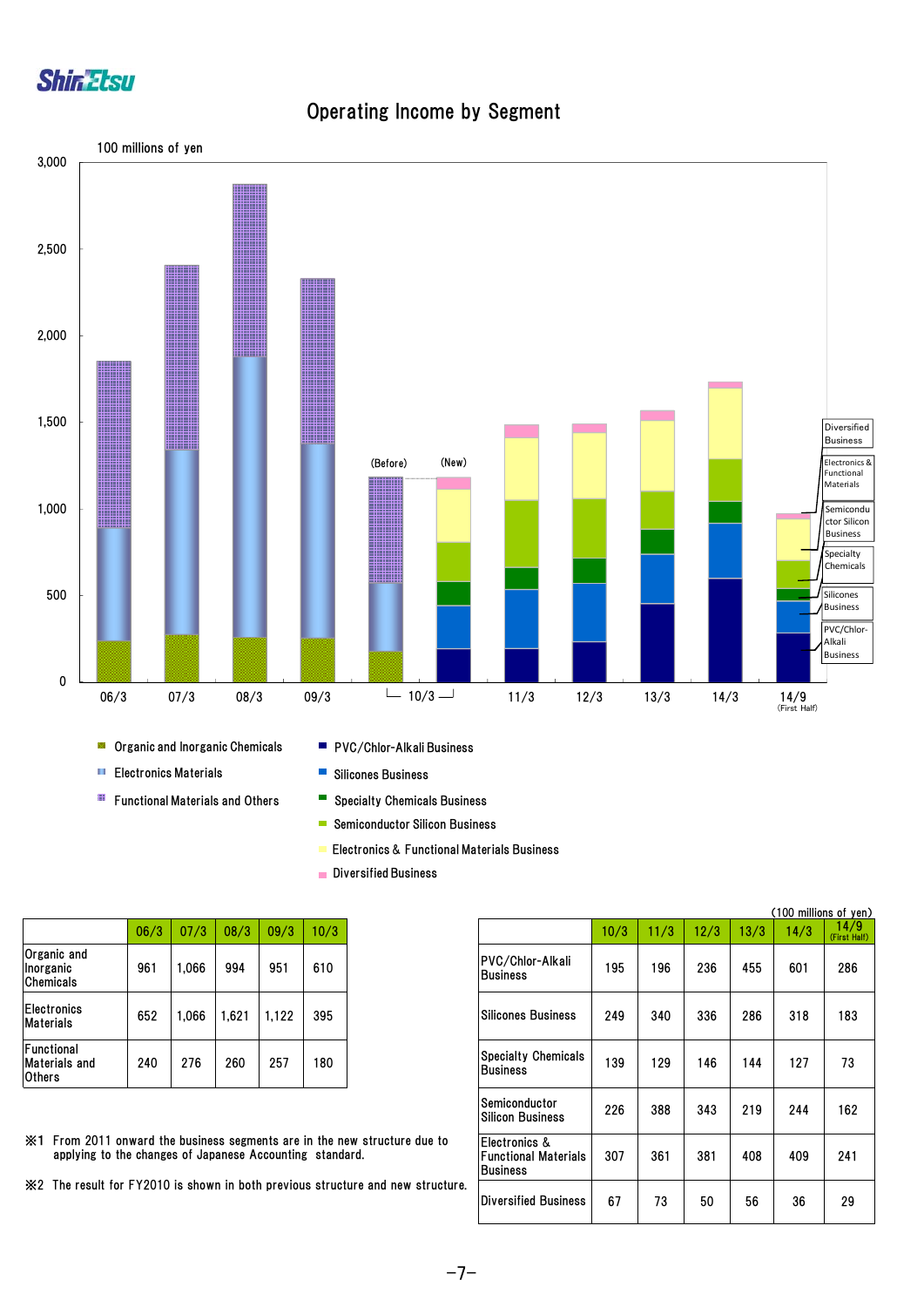



Net Income to Net Sales Ratio Net Income to Net Sales (%) 0 3 6 9 12 15 06/3 07/3 08/3 09/3 10/3 11/3 12/3 13/3 14/3 14/9 (First Half)

|                                              |      |      |      |      |      |      |      |      |      | (%)                  |
|----------------------------------------------|------|------|------|------|------|------|------|------|------|----------------------|
|                                              | 06/3 | 07/3 | 08/3 | 09/3 | 10/3 | 11/3 | 12/3 | 13/3 | 14/3 | 14/9<br>(First Half) |
| Ordinary Income to Net<br><b>Sales Ratio</b> | 16.4 | 18.9 | 21.8 | 20.9 | 13.9 | 15.2 | 15.8 | 16.6 | 15.5 | 16.8                 |
| Net Income to Net<br><b>Sales Ratio</b>      | 10.2 | 11.8 | 13.3 | 12.9 | 9.1  | 9.5  | 9.6  | 10.3 | 9.7  | 11.2                 |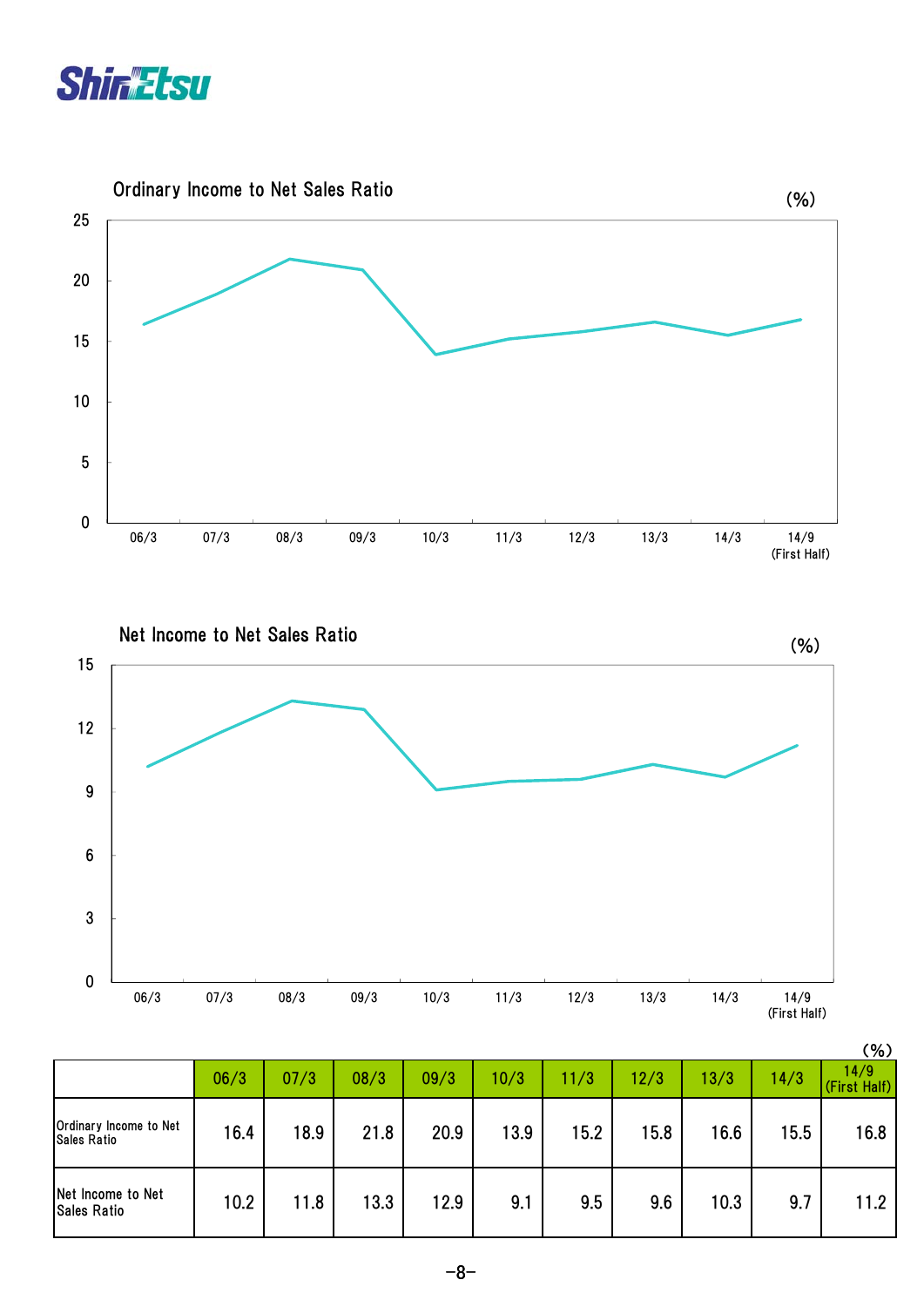

Total Assets



Net Assets



## (100 millions of yen)

|                   | 06/3   | 07/3                                                         | 08/3 | 09/3                                                | 10/3 | 11/3 | 12/3 | 13/3 | 14/3            | 14/9<br>(First Half) |
|-------------------|--------|--------------------------------------------------------------|------|-----------------------------------------------------|------|------|------|------|-----------------|----------------------|
| Total Assets      |        | 16,712   18,599   19,185   16,849   17,691   17,841   18,098 |      |                                                     |      |      |      |      | 19,209 21,989   | 22,215               |
| <b>Net Assets</b> | 11,736 |                                                              |      | 13,603   14,836   14,073   14,742   14,694   14,945 |      |      |      |      | 16,231   18,221 | 18,460               |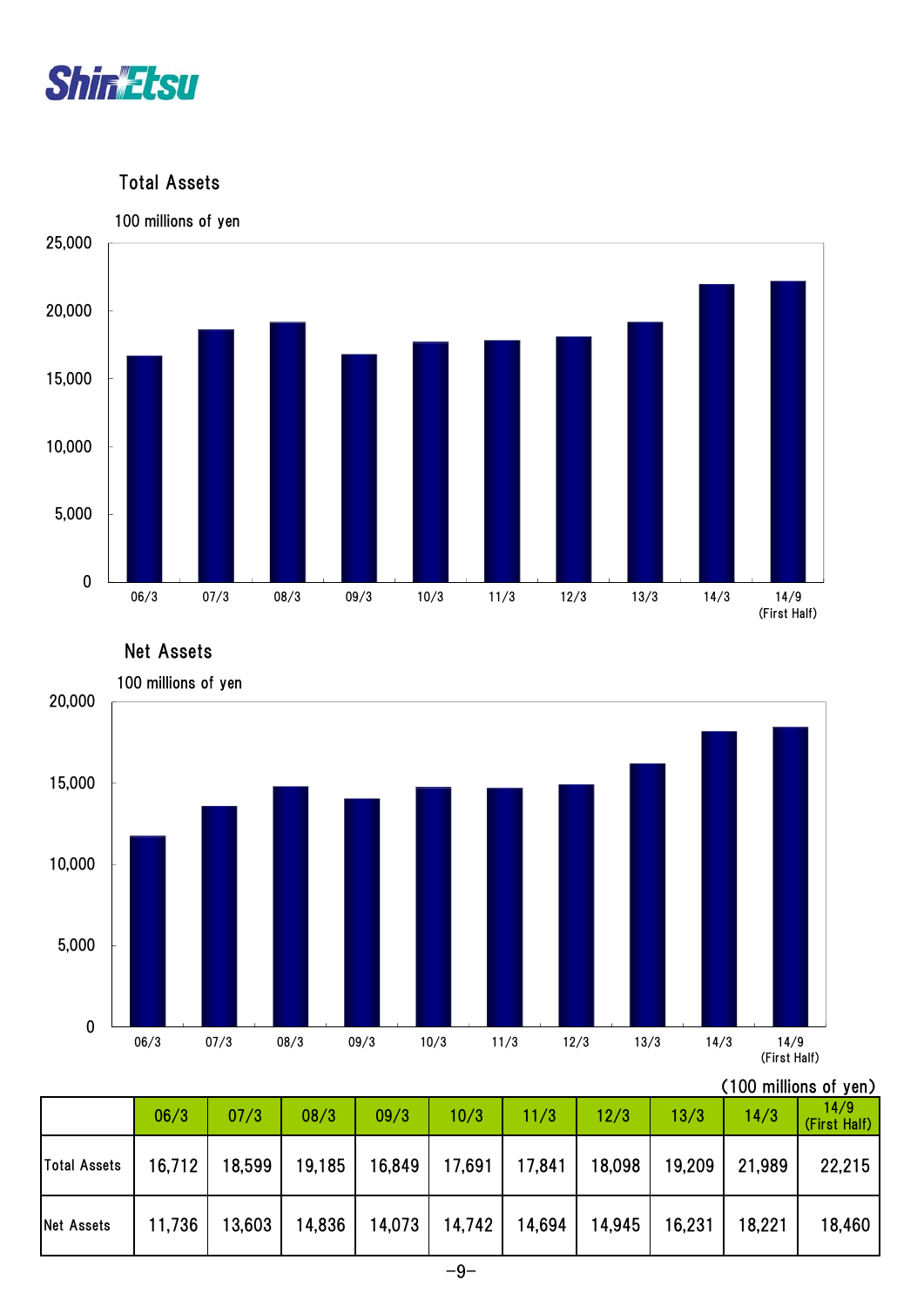







|                                                |      |      |      |      |      |      |      |      |      | (% )                 |
|------------------------------------------------|------|------|------|------|------|------|------|------|------|----------------------|
|                                                | 06/3 | 07/3 | 08/3 | 09/3 | 10/3 | 11/3 | 12/3 | 13/3 | 14/3 | 14/9<br>(First Half) |
| <b>Equity Ratio</b>                            | 70.2 | 71.0 | 75.0 | 81.1 | 80.9 | 80.0 | 80.3 | 82.0 | 80.6 | 80.9                 |
| Return on Equity                               | 10.6 | 12.4 | 13.3 | 11.0 | 6.0  | 7.0  | 7.0  | 7.0  | 6.8  | 7.6<br>(p.a.)        |
| Return (Ordinary<br>Income) on Total<br>Assets | 11.8 | 14.0 | 15.9 | 13.9 | 7.4  | 9.0  | 9.2  | 9.1  | 8.8  | 9.2<br>(p.a.)        |